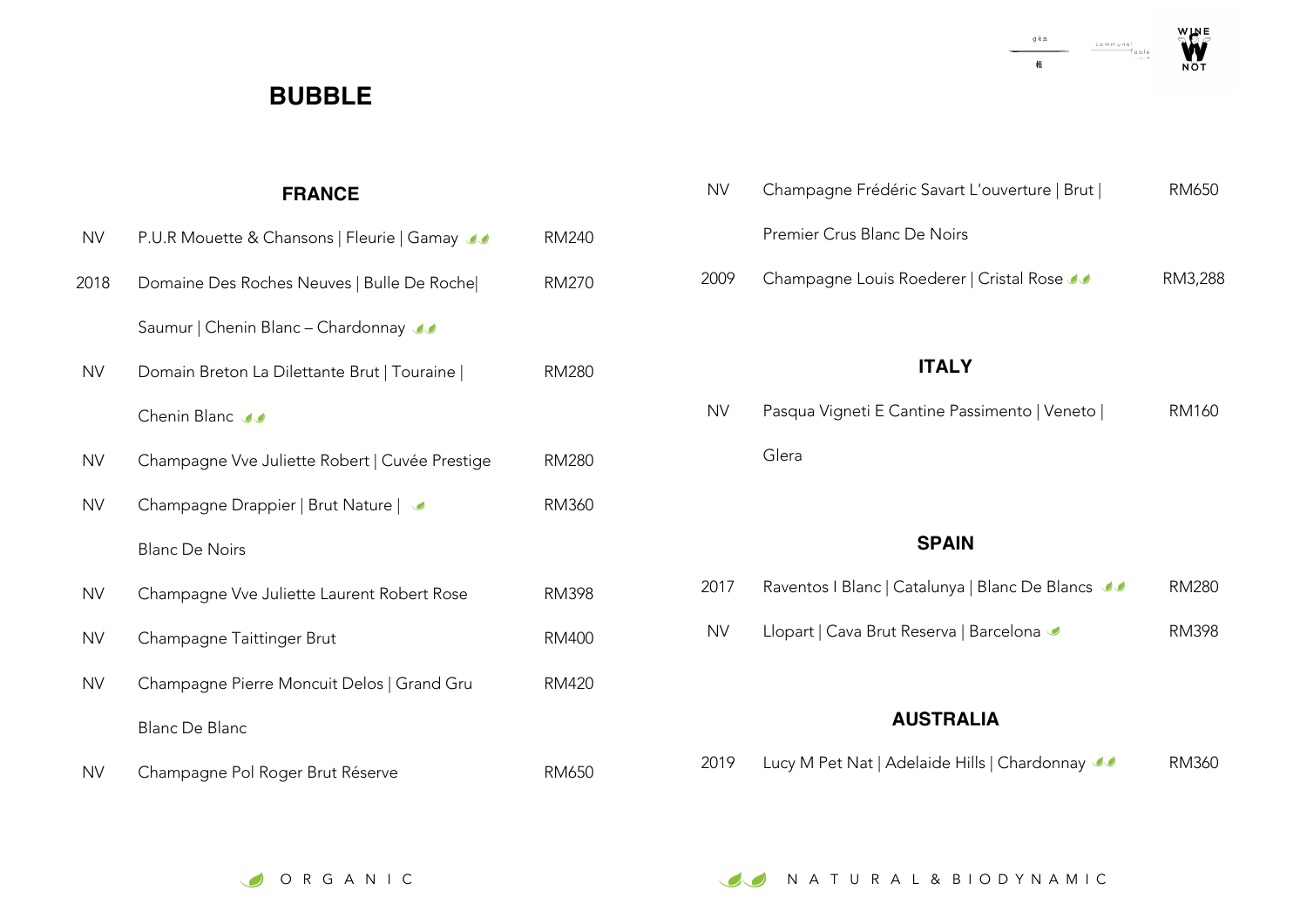

### **WHITE WINE**

### **FRANCE**

| 2018 | Côté Mas   Blanc   Méditerranée   Vermentino     | <b>RM100</b> |
|------|--------------------------------------------------|--------------|
| 2019 | Domaine Delobel   B-De Oisly   Touraine          | <b>RM130</b> |
|      | Sauvignon Blanc                                  |              |
| 2015 | François Thienpont   Bordeaux Blanc              | <b>RM140</b> |
| 2014 | La Campagne   Chardonnay                         | <b>RM188</b> |
| 2017 | Clot De L'origine   'L'ORIGINAL' by Marc Barriot | <b>RM200</b> |
|      | Languedoc-Roussillon   Macabeu & Syrah           |              |
| 2018 | Domaine Jean Baptiste Senat   'Aux Amis De Ma    | <b>RM200</b> |
|      | Soeur'   Vin De Pays   Grenache Gris             |              |
| 2018 | Yves Cuilleron   Marsanne Les Vignes D'à Côte    | <b>RM230</b> |
|      | Vin De Pays   Sauvignon Blanc & Marsanne         |              |
| 2016 | Clot De L'origine   Les Quilles Libres Blanc     | <b>RM230</b> |
|      | Languedoc-Roussillon Grenache Gris & Blanc       |              |

| 2018 | P.U.R Swimming Poule   Bourgogne   Sauvignon | RM250        |
|------|----------------------------------------------|--------------|
|      | Blanc du                                     |              |
| 2018 | Domaine Breton   La Dilentante Vouvray Sec   | RM260        |
|      | Chenin Blanc                                 |              |
| 2016 | Domaine Robert-Denongent   La Croi   Pouilly | RM280        |
|      | Fuisse   Chardonnay                          |              |
| 2018 | Chateau De Fontaine Audon   Sancerre         | RM280        |
|      | Chardonnay                                   |              |
| 2017 | Domaine George Vernay   La Pied De Samson    | <b>RM380</b> |
|      | Vin De Pays   Viognier                       |              |
| 2015 | Domain Vincent Girardin   Bourgogne Cuvee St | <b>RM428</b> |
|      | Vincent   Chardonnay                         |              |
| 2010 | Jean Marc Boillot   Bourgogne   Chardonnay   | RM580        |

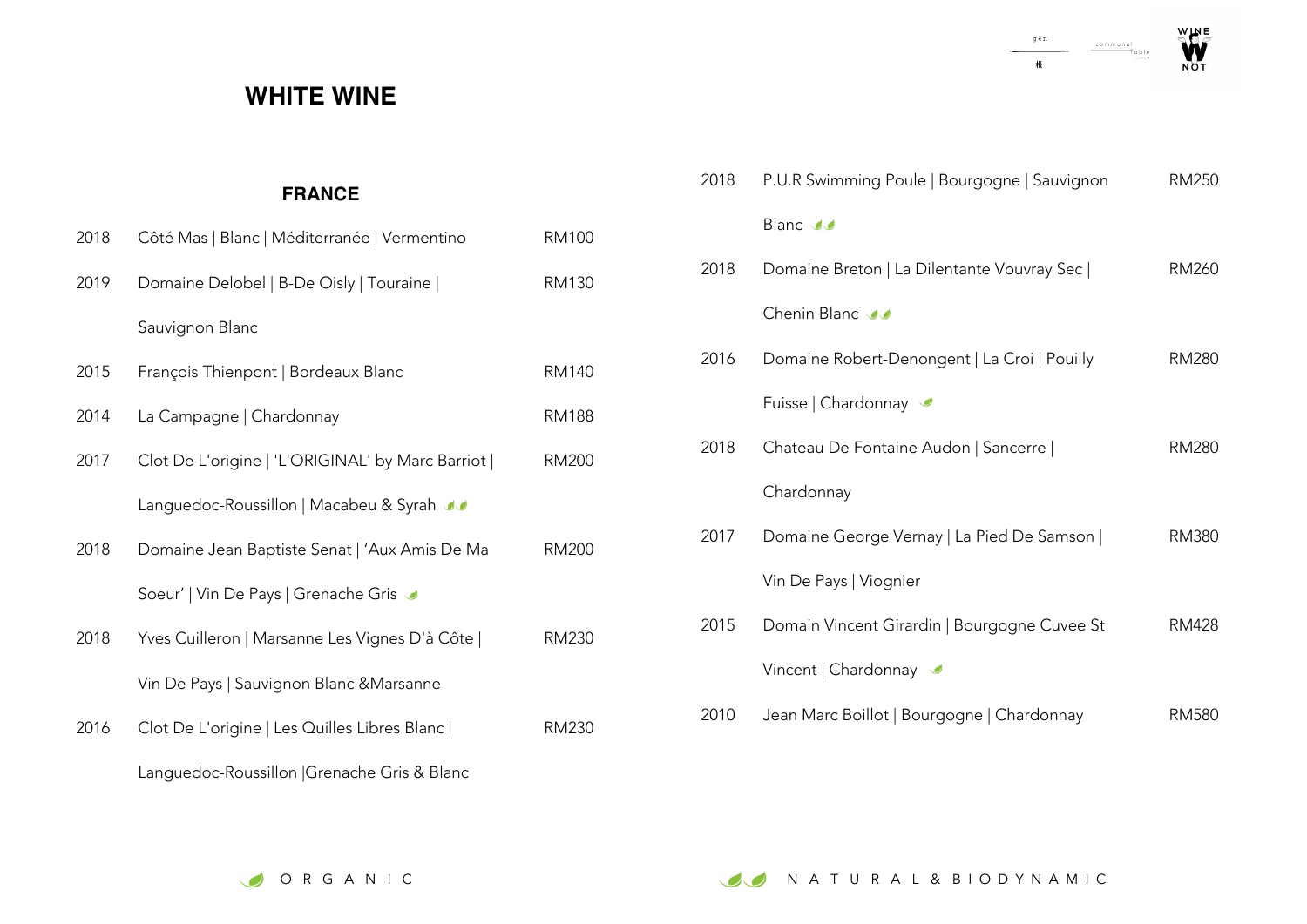### **ITALY**

| 2018 | Scarbolo   Friuli   Pinot Grigio                    | RM130 |
|------|-----------------------------------------------------|-------|
| 2018 | La Carlina   Serafina Bianco   Langhe   Favorita    | RM150 |
| 2016 | Marabino   Eureka   Sicilia   Chardonnay            | RM190 |
| 2019 | Castello Della Sala   Marchesi Antinori Bramito Del | RM250 |
|      | Cervo   Umbria   Chardonnay                         |       |
| 2012 | Enio Ottaviani   Mada   Rubicone   Chardonnay       | RM298 |

#### **SPAIN**

| 2016 | Bodegas Bhilar   Shanela   Ria Baixas   Albarino | RM120 |
|------|--------------------------------------------------|-------|
| 2018 | Bodegas Bhilar   Rioja Alavesa   Viura           | RM140 |
| 2017 | Martin Codax   Marieta   Ria Baixas   Albarino   | RM195 |
| 2017 | Bodegas Bhilar   Kha Me Amphora   Garnacha       | RM260 |
|      | Blanca JJ                                        |       |
| 2017 | Bodegas Bhilar   Phinca Hapa   White             | RM300 |

# 2018 Laurenz V Friendly | Kamptal | Gruner Veltliner RM140 **GERMANY** 2018 Weingut Max Ferd. Richter | Mülheimer Sonnenlay "Zeppelin" | Mozel | Riesling RM130 2017 Fritz | Rheinhessen | Riesling **RM208**

**AUSTRIA**

**WANTED** 

 $\frac{g \tilde{e} n}{\frac{1}{\log n}}$  communal roble

 $#$ 

### **AUSTRALIA**

| 2018 | Pete's Pure   Pemberton   Sauvignon Blanc            | <b>RM100</b> |
|------|------------------------------------------------------|--------------|
| 2019 | Pete's Pure   Pemberton   Pinot Grigio               | RM100        |
| 2019 | Smallfry   Eden Valley   Riesling                    | RM160        |
| 2018 | Smallfry   Barossa Valley   Riesling                 | RM170        |
| 2018 | Jim Barry   The Lodge Hill   Clare Valley   Riesling | <b>RM190</b> |
| 2010 | Margan Family Label   Hunter Valley   Semilion       | <b>RM200</b> |
| 2016 | Provenance The Griesling   Victoria   Riesling       | <b>RM250</b> |
| 2019 | Lucy M Piccadilly Valley Chardonnay                  | RM288        |

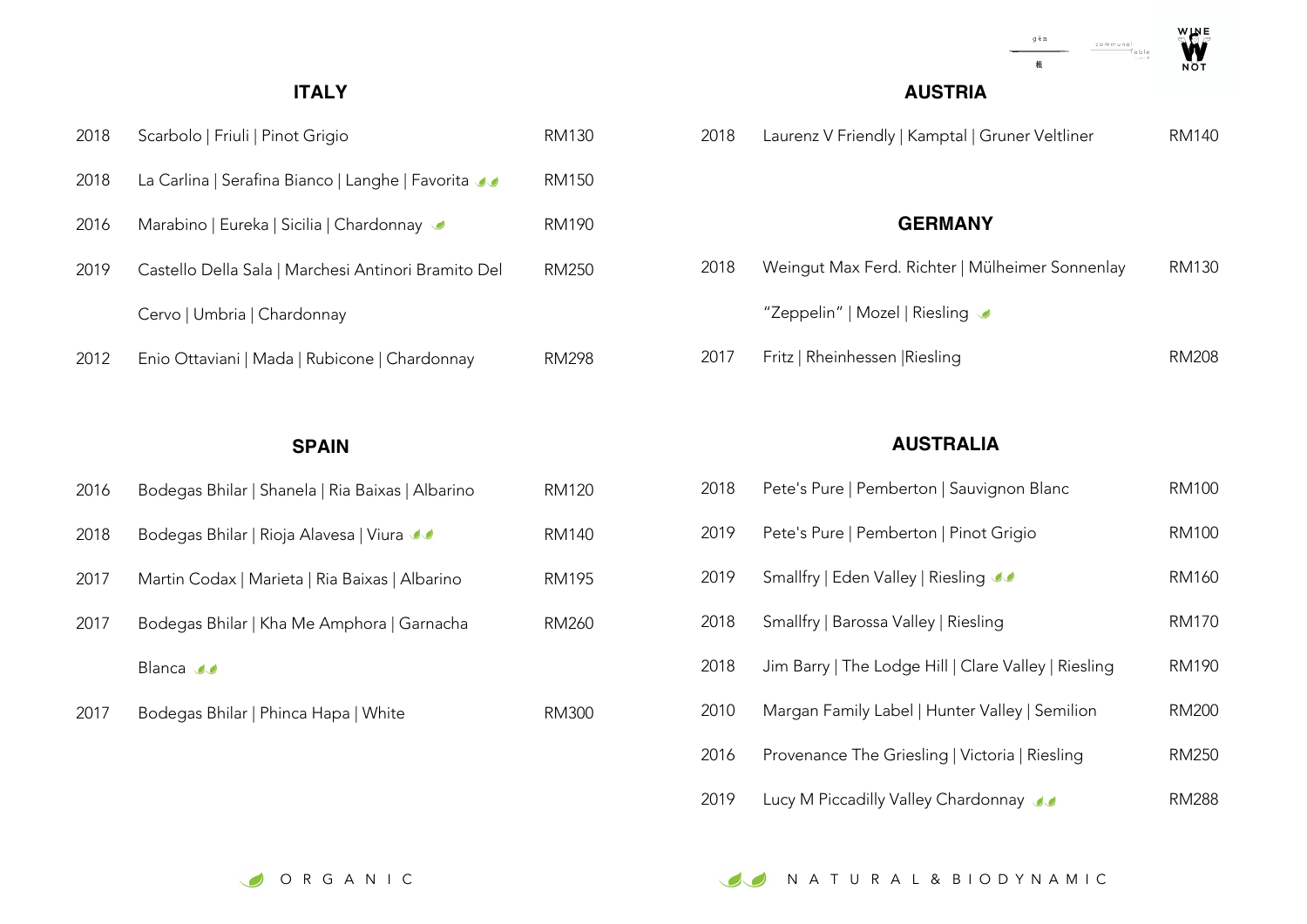### **NEW ZEALAND**

| 2018 | Carrick   Wild Ferment   Sauvignon Blanc          | RM150 |
|------|---------------------------------------------------|-------|
| 2019 | Babich   Headwaters   Marlborough   Sauvignon     | RM160 |
|      | Blanc                                             |       |
| 2017 | Clos Henri   Petit Clos   Marlborough   Sauvignon | RM170 |
|      | Blanc                                             |       |
|      |                                                   |       |
|      |                                                   |       |

### **CHILE**

| 2016 | Valdiviesio   Winemaker Reserva   Rapel Valley | RM160 |
|------|------------------------------------------------|-------|
|      | Chardonnay                                     |       |

# **ROSÉ WINE**

 $\begin{picture}(120,110) \put(0,0){\line(1,0){100}} \put(15,0){\line(1,0){100}} \put(15,0){\line(1,0){100}} \put(15,0){\line(1,0){100}} \put(15,0){\line(1,0){100}} \put(15,0){\line(1,0){100}} \put(15,0){\line(1,0){100}} \put(15,0){\line(1,0){100}} \put(15,0){\line(1,0){100}} \put(15,0){\line(1,0){100}} \put(15,0){\line(1,0){100$ 

### **FRANCE**

| 2018 | Côté Mas   Aurore Rose   Vin De Pays   Grenacha, | RM100 |
|------|--------------------------------------------------|-------|
|      | Syrah & Cinsault                                 |       |
| 2018 | Chateau De Roquefort   Corail   Côtes De         | RM198 |
|      | Provence   Syrah Grenache                        |       |

### **SPAIN**

|      | <b>AUSTRALIA</b>                             |       |
|------|----------------------------------------------|-------|
|      | Tempranillo & Grenache                       |       |
| 2018 | Franck Massard   Mas Amor Rosado   Catalunya | RM140 |
|      | Tempranillo, Viura & Grenache                |       |
| 2018 | Medrano Irazu   Amador Medrano   Rioja       | RM98  |

### 2018 Provenance | Pinot Noir RM140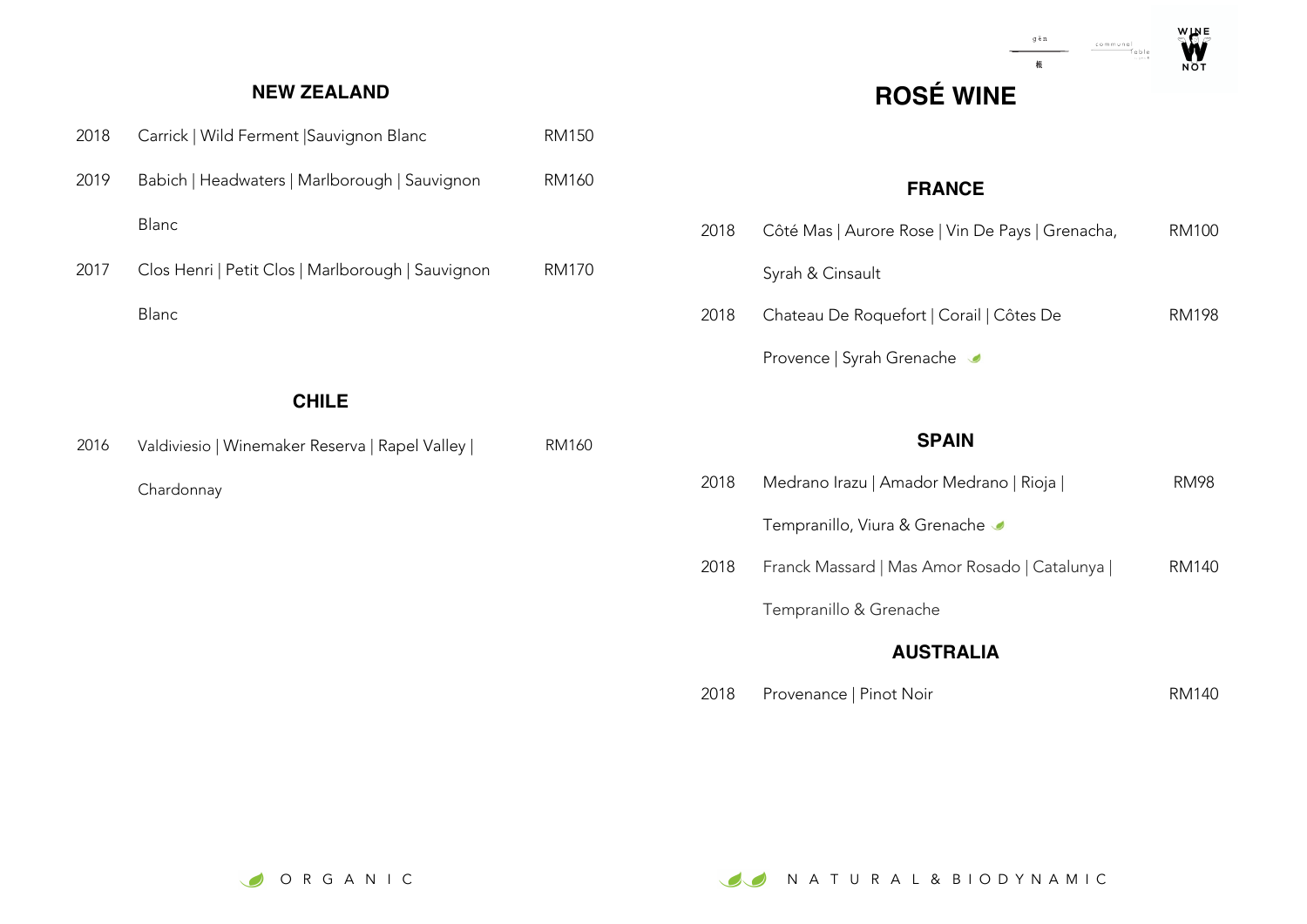### **SKIN-CONTACT WINE**

### **FRANCE**

| 2019 | Marc Barriot Clot De l'Origine   Le Trouble Fait | RM260 |
|------|--------------------------------------------------|-------|
|      | Vin De Pays   Muscat & Syrah                     |       |

### **ITALY**

| 2019 | Scarbolo II Ramato   Pinot Grigio                 | RM250 |
|------|---------------------------------------------------|-------|
| 2019 | Denavolo   Dinavolino   Emilia Romagna   Malvesia | RM260 |
|      | Di Candia Aromatica                               |       |
| 2015 | La Stoppa Ageno   Emilia Romagna   Malvesia       | RM298 |

### **AUSTRALIA**

| 2020 | Smallfry Tangerine Dream   Barossa Valley     | RM190 |
|------|-----------------------------------------------|-------|
| 2019 | Lucy Margaux   Wildman Blanc   Adelaide Hills | RM320 |
|      | Sauvignon Blanc                               |       |

### **NEW ZEALAND**

| 2018 | Carrick   The Death Of Von Tempsky   Central | RM190 |
|------|----------------------------------------------|-------|
|      | Otago   Riesling                             |       |



**WHIPE** 

### **RED WINE**

### **FRANCE**

| 2018 | Côté Mas   Rouge Intense   Vin De Pays   Red                   | <b>RM100</b> |
|------|----------------------------------------------------------------|--------------|
|      | Blend                                                          |              |
| 2017 | Les Producteurs Réunis   La Petite Gargotte                    | RM130        |
|      | Languedoc-Roussillon   Cabernet Sauvignon                      |              |
| 2016 | François Thienpont Bordeaux Rouge                              | RM140        |
| 2018 | Escale   Vin De Pays   Pinot Noir                              | RM150        |
| 2017 | Big Red Beast   Vin De Pays   Red Blend                        | <b>RM170</b> |
| 2019 | La Campagne   Cabernet Sauvignon                               | <b>RM188</b> |
| 2018 | P.U.R   Chat Rond Stone   Gamay                                | <b>RM190</b> |
| 2019 | P.U.R   Taupe Secret   Pinot Noir & Gamaret                    | RM190        |
| 2017 | P.U.R   Porc Tout Gai   Beaujolais   Gamay<br>$\bullet\bullet$ | <b>RM190</b> |
| 2018 | P.U.R   Maison Taupe Secret   Gamaret                          | RM190        |
| 2017 | Elian Da Ros   Ce Vin Est Une Fête   Côtes Du                  | <b>RM198</b> |
|      | Marmandais   Merlot, Carbernet Franc & Abouriou                |              |

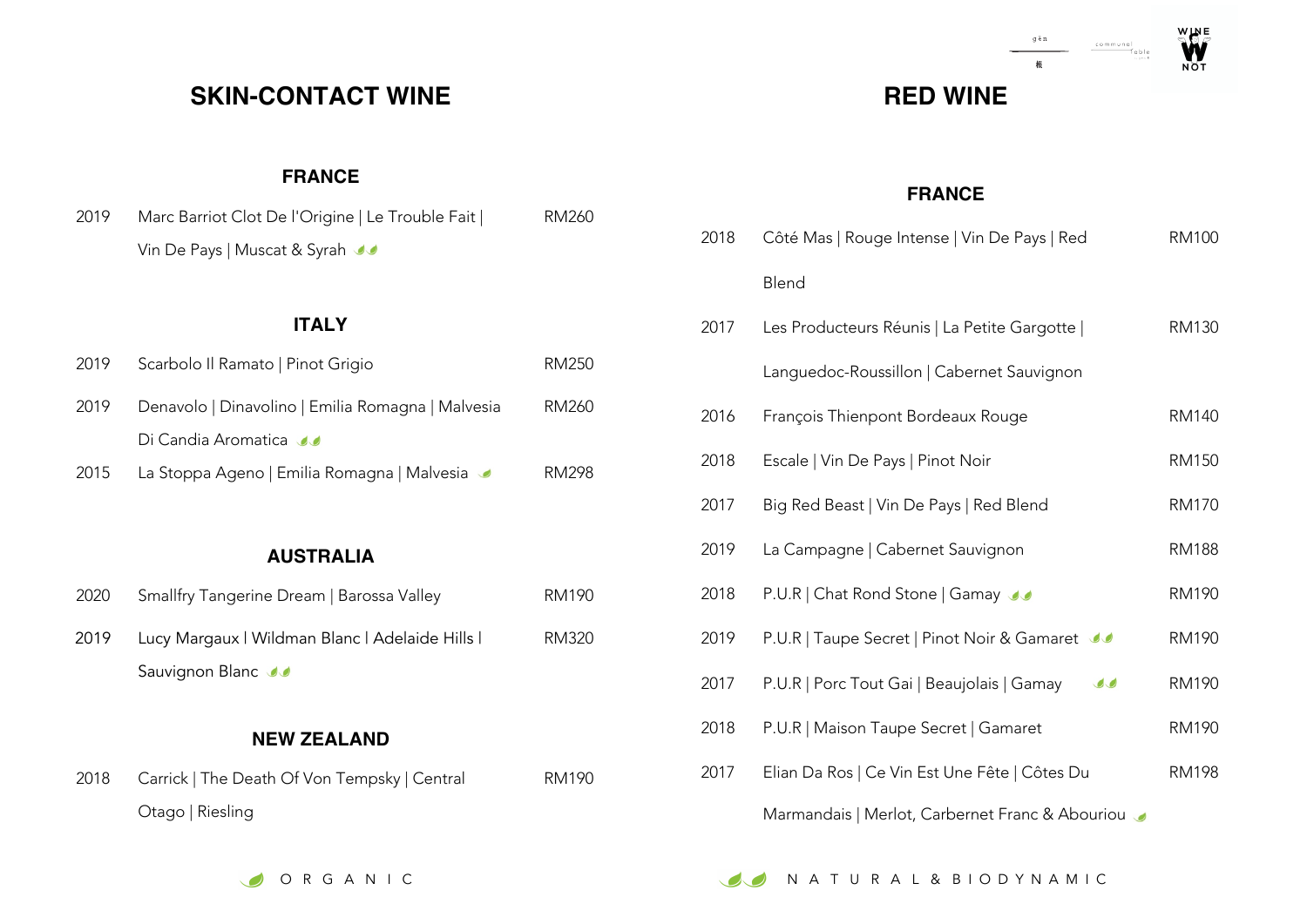| 2019 | Domaine Breton   Avis De Vin Fort                     | <b>RM220</b> |
|------|-------------------------------------------------------|--------------|
|      | Cabernet Franc                                        |              |
| 2016 | François Thienpont   Lalande De Pomerol               | <b>RM230</b> |
|      | Bordeaux Red                                          |              |
| 2011 | Yves Cuilleron   Les Vignes D'à Côté   Vin De Pays    | RM230        |
|      | Syrah                                                 |              |
| 2017 | Jean Baptise Senat   La Nine   Minervois              | <b>RM250</b> |
|      | Carignan, Cinsault & Gsm                              |              |
| 2017 | Clot De L'origine   Soif De Plaisir   Carignan, Syrah | <b>RM250</b> |
|      | & Grenache                                            |              |
| 2016 | Château Les Croisille   Calcaire   Cahors   Malbec    | <b>RM250</b> |
| 2015 | Domaine Du Clos Du Mont-Olivet   Châteauneaf-         | <b>RM250</b> |
|      | Du-Pape                                               |              |
| 2016 | Regismont   Clomanet   Coteaux d'Ensérune             | <b>RM260</b> |
|      | Merlot-Cabernet                                       |              |
| 2015 | Domaine Du Pech   Le Pech Abusé Vendanges             | <b>RM260</b> |
|      | Manuelles  Buzet   Bordeaux Blend                     |              |

|      | communal<br>Toble<br>根                               | WINE         |
|------|------------------------------------------------------|--------------|
| 2015 | Francois Thienpont   St Emilion Grand Cru            | <b>RM280</b> |
|      | Cabernet Franc & Merlot                              |              |
| 2004 | Domaine Du Pech   Totem   Bordeaux Blend             | <b>RM300</b> |
| 2015 | Château Sociando-Mallet   La Demoiselle De           | <b>RM308</b> |
|      | Sociando Mallet   Haut-Medoc   Cabernet              |              |
|      | Sauvignon & Merlot                                   |              |
| 2017 | Domaine D'ourea   Vacqueras   Grenache               | <b>RM328</b> |
| 2017 | Yves Cuilleron   Saint Joseph Les Pierres Seches     | <b>RM360</b> |
|      | Syrah                                                |              |
| 2016 | Chateau Combel La Serre   Cahors   Malbec            | <b>RM388</b> |
| 2017 | Domain Forey   Bourgogne   Pinot Noir                | <b>RM400</b> |
| 2016 | Château Rozier   Saint- Émilion Grand Cru Classé     | <b>RM498</b> |
|      | Cabernet Franc & Merlot                              |              |
| 2007 | Domaine Du Clos Du Mont-Olivet   Châteauneuf-        | <b>RM508</b> |
|      | Du-Pape                                              |              |
| 2014 | Jean Javiller & Fils   Volnay-Caillerets Premier Cru | <b>RM628</b> |
|      | Côte De Beaune   Pinot Noir                          |              |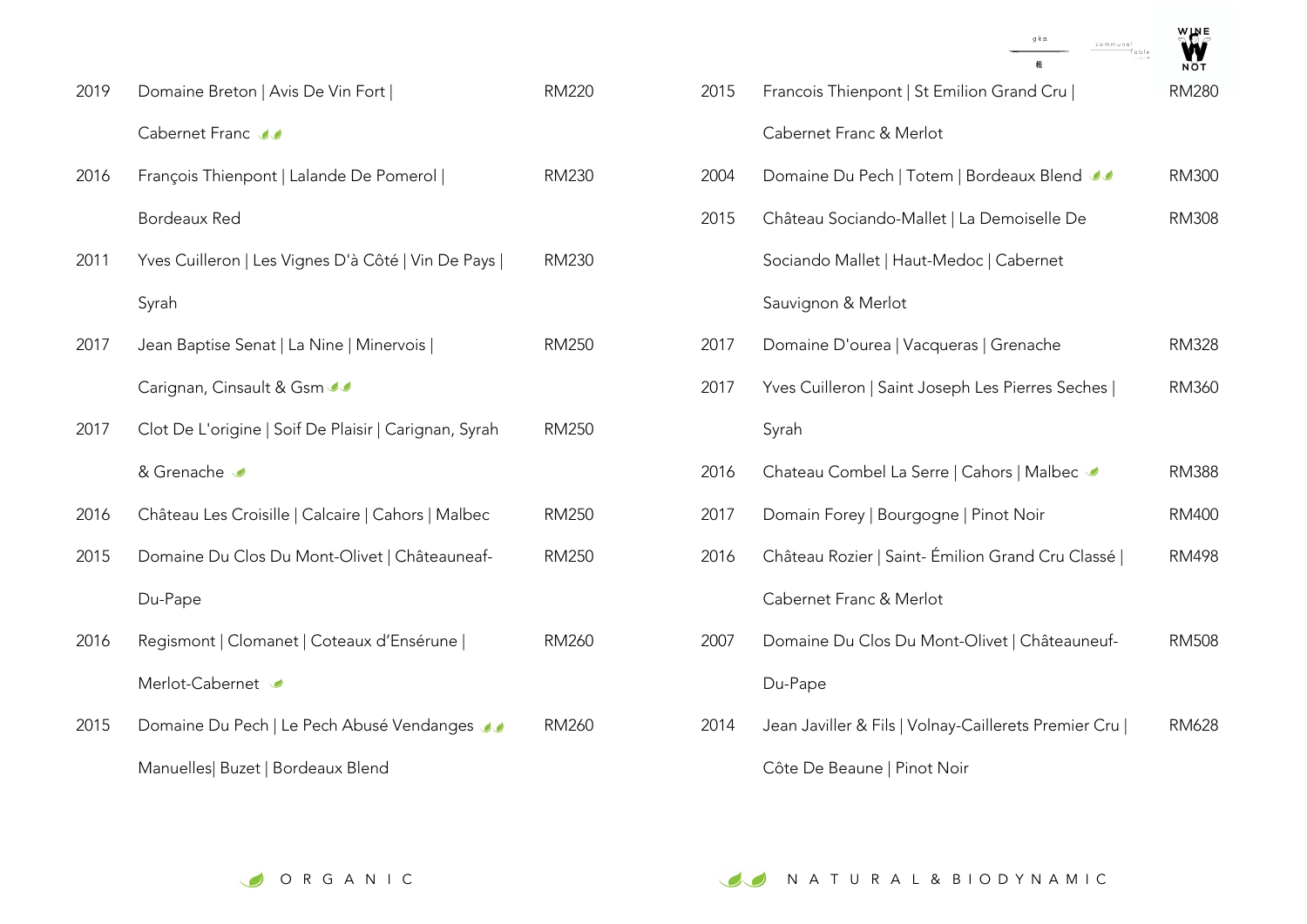### **ITALY**

| 2017 | Scarbolo   Friuli   Cabernet Sauvignon         | <b>RM140</b> |
|------|------------------------------------------------|--------------|
| 2018 | La Carlina   Barbera D'asti Superior   Barbera | <b>RM150</b> |
| 2015 | Il Pumo   Salento   Primitivo IGP              | RM160        |
| 2017 | Corte Scarletta   Valpolicella                 | <b>RM170</b> |
| 2012 | Corte Scarletta   Amarone Della Valpolicella   | <b>RM320</b> |
| 2016 | San Marzano   Salento   Talo Negroamaro        | <b>RM220</b> |
| 2017 | La Carlina   Langhe   Nebbiolo                 | <b>RM220</b> |
| 2015 | Marabino   Rosso Di Contrada   Sicilia   Nero  | <b>RM230</b> |
|      | D'Avola                                        |              |
| 2017 | Antinori Marchesi   Peppoli Chianti Classico   | <b>RM240</b> |
|      | Chianti   Sangiovese                           |              |
| 2016 | Castiglion Del Bosco   Rosso Di Montalcino     | RM290        |
| 2016 | La Carlina   Grinzane Carvour   Barolo         | <b>RM320</b> |
| 2013 | Zenato   Valpolicella Doc Superiore            | <b>RM368</b> |
| 2012 | La Magia   Brunello Di Montalcino   Sangiovese | <b>RM488</b> |
| 2013 | Castiglion Del Bosco   Brunello Di Montalcino  | <b>RM550</b> |
| 2014 | Pio Cesare   Barolo Docg   Nebbiolo            | <b>RM688</b> |

### **SPAIN**

 $g\,\bar{e}\,n$ 

根

**WAY** 

 $\fbox{\begin{minipage}{14pt} \begin{tabular}{c} \multicolumn{3}{c}{\textbf{command}}\\ \multicolumn{3}{c}{\textbf{common} \\ \multicolumn{3}{c}{\textbf{close}} \end{tabular} \end{minipage} }$ 

| <b>NV</b> | Bodegas Bhilar   Lagrimas   Rioja   Graciano      | <b>RM120</b> |
|-----------|---------------------------------------------------|--------------|
| 2017      | Bodegas Medrano Irazu   Amador Medrano            | <b>RM140</b> |
|           | Rioja   Graciano                                  |              |
| 2016      | Medrano Irazu   Amador Medrano Terra Finca El     | <b>RM198</b> |
|           | Encinal   Tempranillo                             |              |
| 2009      | Pittacum   Barrica   Bierzo   Mencia              | RM260        |
| 2015      | Bodega Bhilar   Phincas   Rioja   Viura           | <b>RM280</b> |
| 2017      | Bodegar Bhilar   Encanto Rufete   Narvarra        | <b>RM280</b> |
|           | Tempranillo                                       |              |
| 2016      | Struggling   Phinca Hapa Tinto   Rioja            | <b>RM320</b> |
|           | Tempranillo & Graciano                            |              |
| 2011      | Pittacum   Aurea   Bierzo   Mencia                | RM360        |
| 2012      | Palacios Remondo   La Vendimia   Rioja   Grenache | RM368        |
| 2011      | Palacios Remondo   La Montesa   Rioja   Grenache  | <b>RM368</b> |
| 2010      | Bodegas Roda   Rioja   Tempranillo                | RM680        |

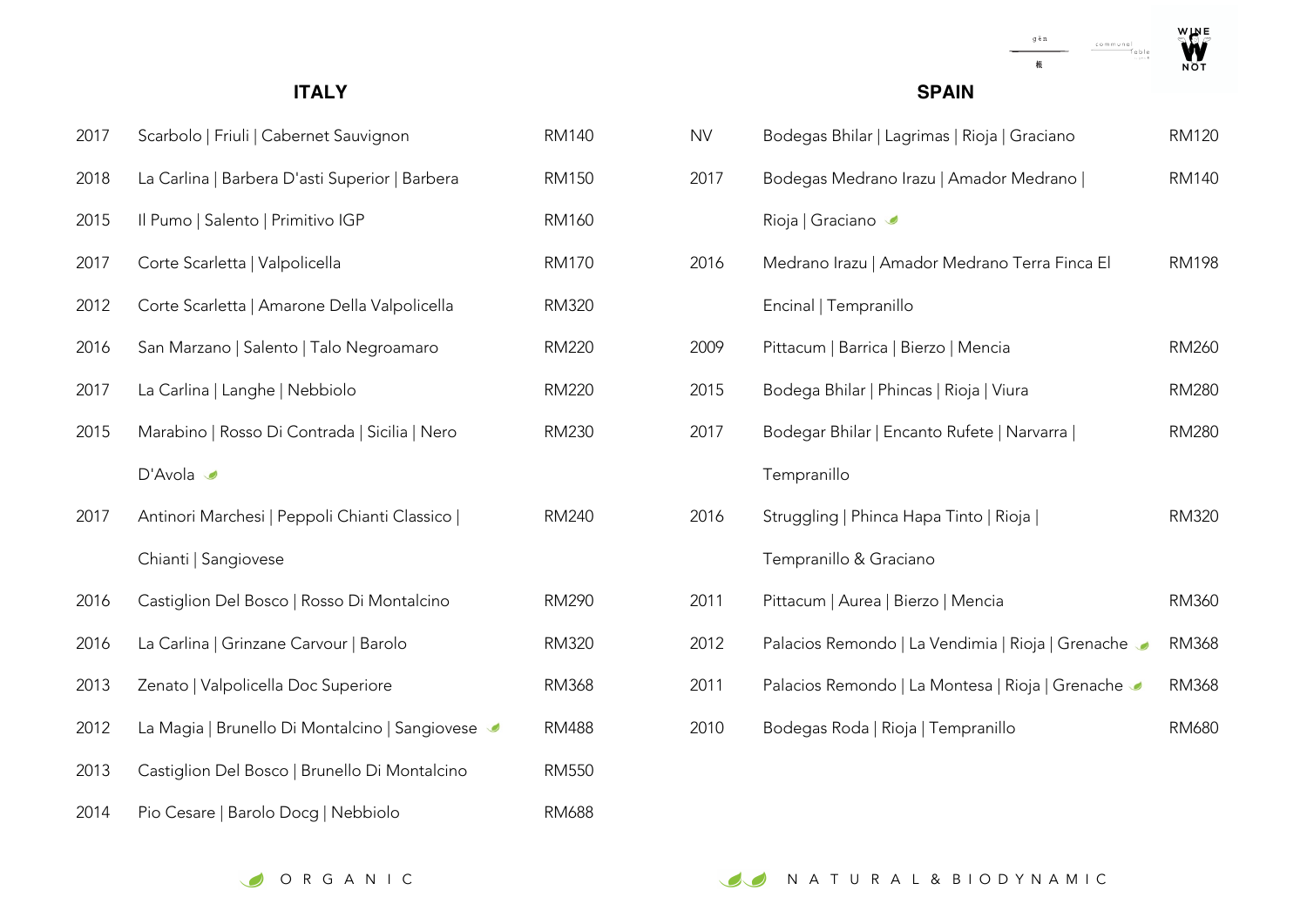### **AUSTRALIA**

| 2018 | Brave To Be Murray   Lock 11   Shiraz               | <b>RM100</b> |
|------|-----------------------------------------------------|--------------|
| 2020 | Pete's Pure   Riverland   Pinot Noir                | <b>RM100</b> |
| 2016 | Jim Barry   The Lodge Hill   Clare Valley   Shiraz  | <b>RM190</b> |
| 2019 | Vino Volta   La Chingadera   Swan Valley            | <b>RM200</b> |
|      | Tempranillo                                         |              |
| 2017 | Margan Family Label   Hunter Valley   Cabernet      | <b>RM220</b> |
|      | Sauvignon                                           |              |
| 2017 | Smallfry   Moonfish   Barrossa Valley   Shiraz      | <b>RM250</b> |
| 2017 | Smallfry   Joven   Barrossa   Tempranillo &         | <b>RM250</b> |
|      | Garnacha JJ                                         |              |
| 2017 | Rusden   Christine's Vineyard   Barrossa   Grenache | <b>RM280</b> |
| 2019 | Lucy Margaux Vineyards - Domaine Lucci   Out Of     | <b>RM300</b> |
|      | Control   South Australia   Pinot Noir              |              |
| 2014 | Margan White Label   Hunter Valley   Shiraz         | <b>RM320</b> |
| 2017 | Momento Mori The Incline   Victoria   Syrah         | <b>RM350</b> |

#### **CHILE**

| 2016 | Valdivieso   Winemaker Reserva   Rapel Valley | RM160 |
|------|-----------------------------------------------|-------|
|      | Merlot                                        |       |

**WE** 

 $\begin{array}{cc}\n\mathfrak{g}\bar{\mathfrak{e}}\mathfrak{n}\n\end{array}\n\qquad \qquad \begin{array}{cc}\n\mathfrak{communal} \\
\hline\n\mathfrak{f}_{\mathfrak{g}}\mathfrak{b}1\mathfrak{e}\n\end{array}$ 

 $\overline{H}$ 

2017 Cartagena | Colchagua Valley | Carmenere RM190

### **NEW ZEALAND**

| 2016 | Clos Henri   Petit Clos   Malborough   Pinot Noir | RM170 |
|------|---------------------------------------------------|-------|
| 2011 | Carrick   Unravelled   Central Otago   Pinot Noir | RM170 |
| 2017 | Babich   Individual Vineyard Headwaters           | RM190 |
|      | Malborough Pinot Noir                             |       |

### **JAPAN**

2017 Grace Kayagatake | Yamanashi-Ken | Merlot, RM328

Muscat Bailey A & Cabernet Sauvignon